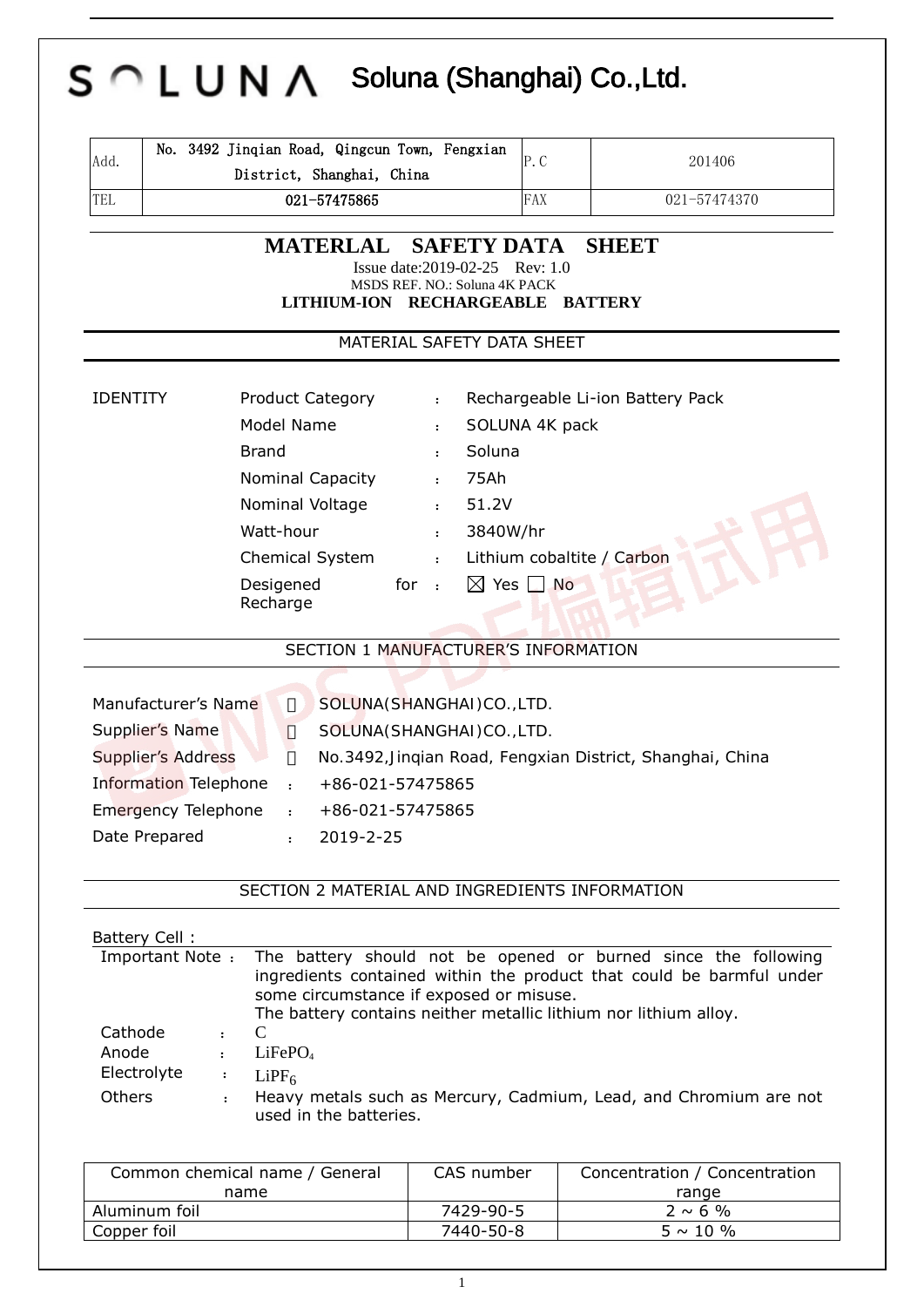| Add.                            | No. 3492 Jinqian Road, Qingcun Town, Fengxian<br>P.C<br>District, Shanghai, China |            |                | 201406             |  |
|---------------------------------|-----------------------------------------------------------------------------------|------------|----------------|--------------------|--|
| TEL                             | 021-57475865                                                                      |            | <b>FAX</b>     | 021-57474370       |  |
|                                 |                                                                                   |            |                |                    |  |
|                                 | Linear and Cyclic Carbonic<br>Solvents (See other information)                    | N/APP      | $5 \sim 15 \%$ |                    |  |
|                                 | Graphite Powder                                                                   | 7440-44-0  |                | $12 \sim 15 \%$    |  |
|                                 | Lithium cobaltite (LiFePO4)                                                       | 12190-79-3 |                | $25 \sim 30 \%$    |  |
|                                 | Lithium hexaflurorphosphate(LiPF6)                                                | 21324-40-3 |                | $1 \sim 5\%$       |  |
|                                 | Poly (vinylidene fluoride) (PVDF)                                                 | 24937-79-9 |                | $0.1 \sim 2 \%$    |  |
| Steel, nickel and inert polymer |                                                                                   | N/APP      |                | $5 \sim 15 \%$     |  |
| Carbon black and others         |                                                                                   | N/APP      |                | $0 \sim 2 \%$      |  |
|                                 | Circuit Module:                                                                   |            |                |                    |  |
|                                 | HAZARDOUS INGREDIENTS                                                             |            |                | $\%$<br>CAS number |  |
|                                 | Lead                                                                              |            |                | < 0.1<br>7439-92-1 |  |
|                                 | Mercury                                                                           |            | $\Omega$       | 7439-97-6          |  |
|                                 | Chromium                                                                          |            | $\Omega$       | 7440-47-3          |  |
| Cadmium                         |                                                                                   |            | $\Omega$       | 7440-43-9          |  |
| Plastic Parts:                  |                                                                                   |            |                |                    |  |
|                                 | HAZARDOUS INGREDIENTS                                                             |            | $\%$           | <b>CAS</b> number  |  |
| Lead                            |                                                                                   |            | < 0.1          | 7439-92-1          |  |
| Nickel                          |                                                                                   |            | < 0.01         | 7440-02-0          |  |
|                                 | <b>CFCs</b>                                                                       |            | $\mathbf 0$    | $75 - 69 - 4$      |  |
|                                 | Polyclorinated Biphenyls                                                          |            | $\overline{0}$ | 1336-36-3          |  |
|                                 |                                                                                   |            |                |                    |  |

SECTION 3 HAZARDS IDENTIFICATION

PRIMARY ROUTES OF ENTRY

Skin contact, Skin absorption, Eye contact, Inhalation, and Ingestion : NO SYMPTOMS OF EXPOSURE

Skin contact: No effect under routine handling and use.

Skin absorption: No effect under routine handling and use.

Eye contact: No effect under routine handling and use.

Inhalation: No effect under routine handling and use.

REPORTED AS CARCINOGEN : Not applicable

SECTION 4 FIRST-AID MEASURES

#### **Internal cell materials of an opened battery cell**

・ Inhalation :

Make the victim blow his/her nose, gargle. Seek medical attention if necessary.

Skin contact:

Remove contaminated clothes and shoes immediately. Wash the adhere or contact region with soap and

plenty of water immediately.

・ Eye contact : Immediately flush eyes with water continuously for at least 15 minutes. Seek medical attention immediately.

### **A battery cell and internal cell materials of an opened battery cell**

Ingestion :

Induce vomiting. When it is impossible or the feeling is not well after vomiting, seek medical attention.

#### ECTION 5 FIRE-FIGHTING MEASURE

Suitable extinguishing media : Pouring water, carbon dioxide gas, nitrogen gas, chemical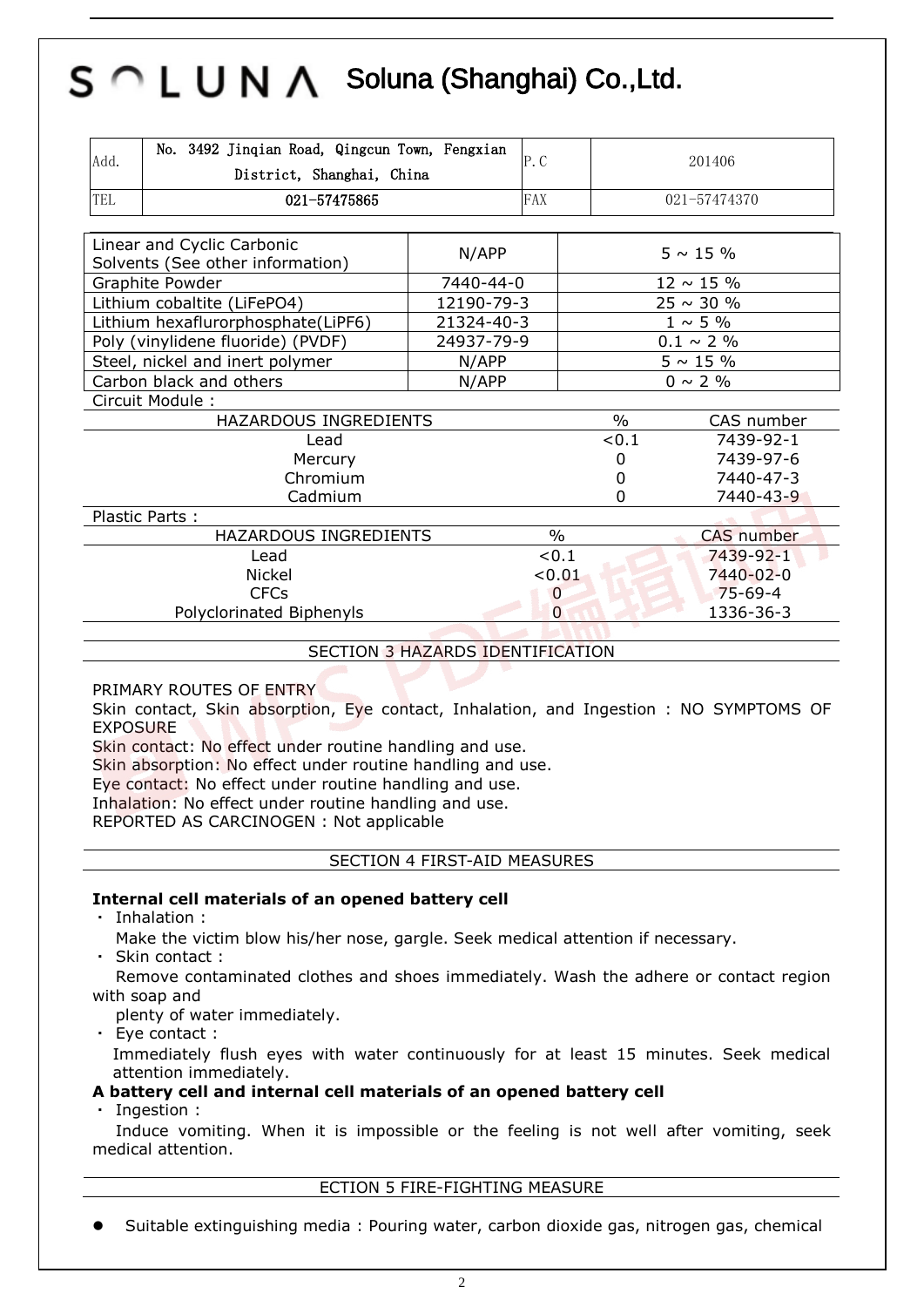| Add. | No. 3492 Jinqian Road, Qingcun Town, Fengxian<br>District, Shanghai, China |     | 201406       |
|------|----------------------------------------------------------------------------|-----|--------------|
| TEL  | 021-57475865                                                               | FAX | 021-57474370 |

powder fire extinguishing medium and fire foam.

Specific hazards : Corrosive gas may be emitted during fire.

 Specific methods of fire-fighting : When the battery burns with other combustibles simultaneously, take fire extinguishing method which correspond to the combustibles. Extinguish a fire from the windward as much as possible.

 Special protective equipment for firefighters : Respiratory protection : Respiratory equipment of a gas cylinder style or protection-against-dust mask Hand protection : Protective gloves Eye protection : Goggle or protective glasses designed to protect against liquid splashes Skin and body protection : Protective cloth

#### SECTION 6 ACCIDENTAL RELEASE MEASURES

Internal cell materials, such as electrolyte leaked from battery cell, are carefully dealt with according to the

followings.

Personal precautions :

Remove leaked materials with protective equipment (protective glasses and protective gloves). Do not inhale the gas as much as possible. Moreover, avoid touching with as much as possible.

- Environmental precautions : Do not throw out into the environment.
- Method of cleaning up : The leaked solid is moved to a container. The leaked place is wiped off with dry cloth.

Prevention of secondary hazards : Avoid re-scattering. Do not bring the collected materials close to fire.

| SECTION 7 PERCAUTIONS FOR SAFE HANDLING AND USE |                      |                                                                                                                                               |  |  |
|-------------------------------------------------|----------------------|-----------------------------------------------------------------------------------------------------------------------------------------------|--|--|
|                                                 |                      |                                                                                                                                               |  |  |
| Storage                                         | $\ddot{\cdot}$       | Store in a cool, well-ventilated area. Do not expose to high<br>temperature $(60^{\circ}\text{C})$ .                                          |  |  |
|                                                 |                      | Since short circuit can cause burn hazard or safety vent to open,<br>do not store with metal jewelry, metal covered tables, or metal<br>belt. |  |  |
| Handling                                        | $\ddot{\phantom{a}}$ | Do not disassemble, crush or solder. Do not short + and -<br>terminals with a metal. Do not open the battery.                                 |  |  |
| Charging                                        | $\ddot{\phantom{a}}$ | Charge within the limits of $0^\circ\text{C}$ to 45°C temperature. Charge with<br>specified charger designed for this battery.                |  |  |
| Discharging                                     |                      | Discharge within the limits of $-20^{\circ}$ to 60 $^{\circ}$ temperature.                                                                    |  |  |
| Battery Energy Rate                             | $\ddot{\phantom{a}}$ | The battery capacity at shipment is 65-75 % of the full capacity.                                                                             |  |  |
| Disposal                                        | $\ddot{\phantom{a}}$ | Dispose in accordance with applicable federal, state and local<br>regulations.                                                                |  |  |
| Warning                                         | $\ddot{\phantom{a}}$ | Fire, Explosion, and Severe Burn Hazard. Do not Crush,<br>Disassemble, Heat Above 100°C/212°F, or Incinerate.                                 |  |  |
|                                                 |                      |                                                                                                                                               |  |  |

#### SECTION 7 PERCAUTIONS FOR SAFE HANDLING AND USE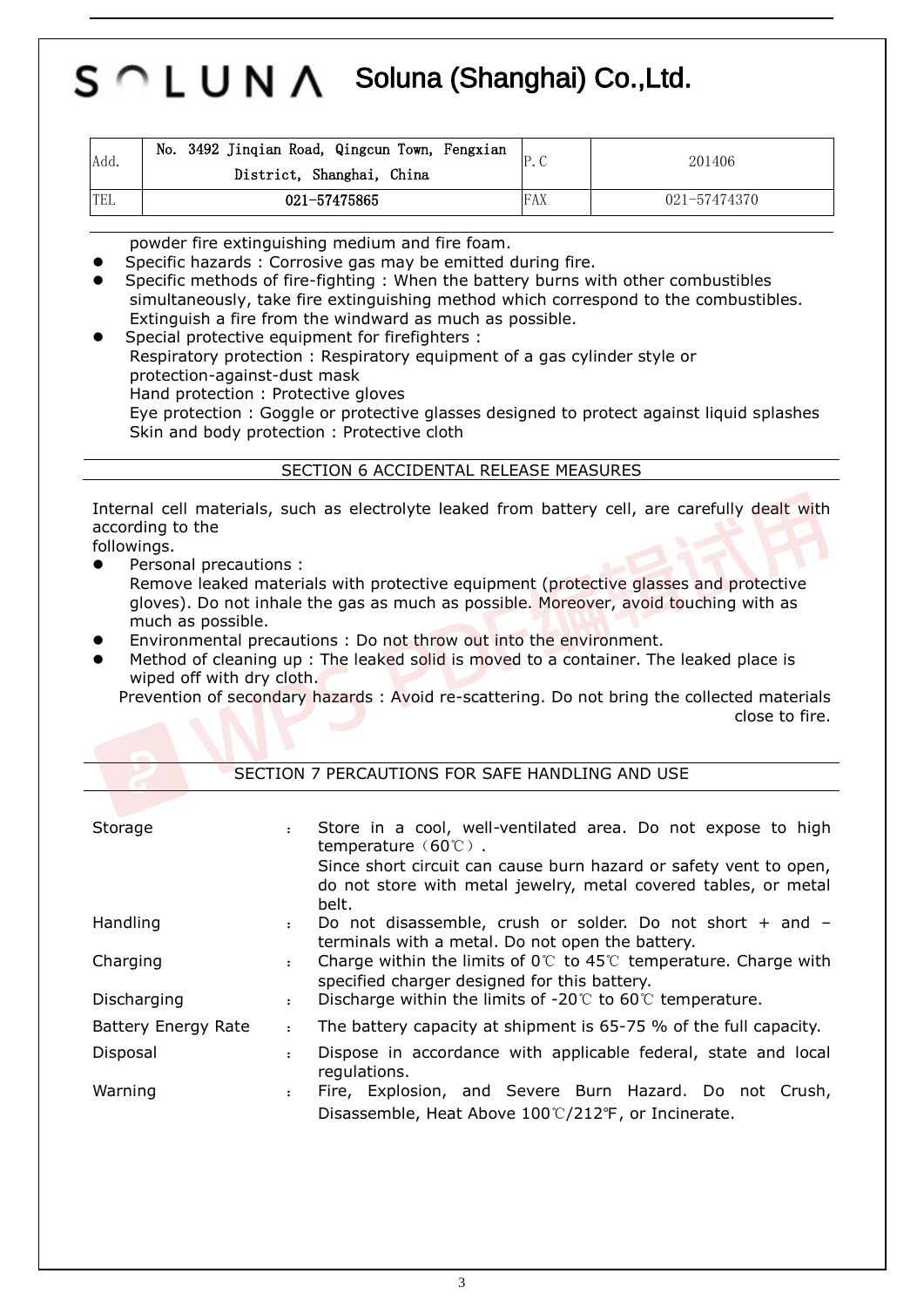| Add. | No. 3492 Jinqian Road, Qingcun Town, Fengxian<br>District, Shanghai, China |     | 201406           |
|------|----------------------------------------------------------------------------|-----|------------------|
| TEL  | 021-57475865                                                               | FAX | $021 - 57474370$ |

#### SECTION 8 ECOLOGICAL INFORMATION

Persistence/degradability :

Since a battery cell and the internal materials remain in the environment, do not bury or throw out into the environment.

#### SECTION 9 PHYSICAL AND CHEMICAL PROPERTIES

- Appearance Physical state : Solid Form : Cylindrical Color : Metallic color (without tube) Odor : No odor
- pH : NA
- Specific temperatures/temperature ranges at which changes in physical state occur. There is no useful information for the product as a mixture.
- Flash point : NA
- Explosion properties : NA
- Density : NA
- Solubility ,with indication of the solvent(s) : Insoluble in water

#### SECTION 10 STABILITY AND REACTIVITY

- Stability : Stable under normal use
- Hazardous reactions occurring under specific conditions
- Conditions to avoid : When a battery cell is exposed to an external short-circuit, crushes, modification, high temperature above 100 degree C, it will be the cause of heat generation and ignition. Direct sunlight and high humidity.
- Materials to avoid : Conductive materials, water, seawater, strong oxidizers and strong acids.
- Hazardous decomposition products : Acrid or harmful gas is emitted during fire.

#### SECTION 11 TOXICOLOGICAL INFORMATION

This product does not elicit toxicological properties during routine handling and use.

| Sensitization: NO | Teratogenicity: NO | Reproductive toxicity:   Acute toxicity: NO |  |
|-------------------|--------------------|---------------------------------------------|--|
|                   |                    | NC.                                         |  |

This product does not contain any kinds of the following substances and halogen-type flame retardants including Chlorine and Bromide type harmful flame retardants which are listed in Appendix of TCO documents and relevant international ECO requirements:

Polybromated Biphenyls (PBB) Polybromated Biphenyl Ethers (PBBE) Polybromated Biphenyl Oxides (PBBO) Polybromated Diphenylethers (PBDE) Polychlorinated Biphenyl (PCB) Polychloronated Diphenylethers (PCDE) Tetrabromphisphenol A (TBBPA) Asbestos, Antimonytrioxide, Dioxine

None of the following substances will be exposed, leaked, or emitted during transportation,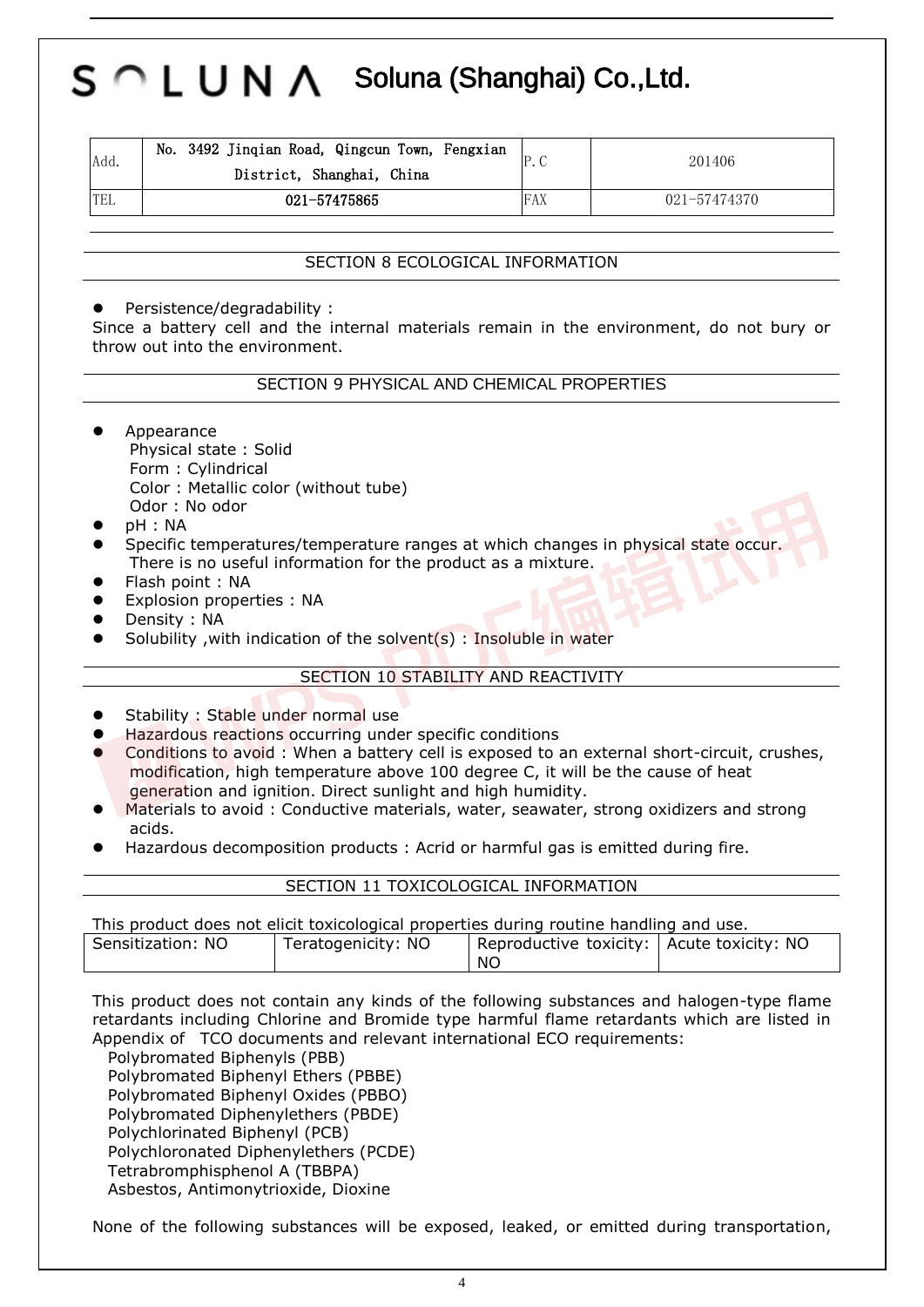| Add. | No. 3492 Jinqian Road, Qingcun Town, Fengxian<br>District, Shanghai, China |     | 201406       |
|------|----------------------------------------------------------------------------|-----|--------------|
| TEL  | 021-57475865                                                               | FAX | 021-57474370 |

storage or any operation and any temperature condition:

Chlorinated Fluorohydrocarbon (FCKW)

Acrylonitride

Styrol

Phenol Benzol

Mercury of greater than 0.0001 wt% for alkaline battery

Mercury of greater than 0.0005 wt% for other battery

Cadmium, lead, and other harmful heavy metal

Lithium ion batteries containing no more than 1.2g/cell and 960g/battery pack

Lithium ion cell, a watt-hour rating is not more than 4.8Wh and for lithium ion battery is not more than 3840Wh.

And will comply with the regulation of 51 CFR (DOT regulation), International Air Transport Association (IATA), and Deuche Forschungsgemeinschaft (DFG) regarding concentrations of emitted substances.

If the cells are opened through misuse or damage, discard immediately. Internal components of cell are irritants and sensitizers.

### SECTION 12 ECOLOGICAL INFORMATION

Some materials within the cell are bioaccumulative. Under normal conditions, these materials are

contained and pose no risk to persons or the surrounding environment.

### SECTION 13 DISPOSAL CONSIDERATIONS

Recommended methods for safe and environmentally preferred disposal :

#### **Product(waste from residues)**

Do not throw out a used battery cell. Recycle it through the recycling company.

#### **Contaminated packaging**

Neither a container nor packing is contaminated during normal use. When internal materials leaked from a battery cell contaminates, dispose as industrial wastes subject to special control.

SECTION 14 Transport information

- UN Number : UN 3480
- Proper Shipping Name : LITHIUM ION BATTERY
- Hazard class : 9
- Packing group : II

In the case of transportation, avoid exposure to high temperature and prevent the formation of any condensation. Take in a cargo of them without falling, dropping and breakage. Prevent collapse of cargo piles and wet by rain. The container must be handled carefully. Do not give shocks that result in a mark of hitting on a pack. Please refer to Section 7-HANDLING AND STORAGE also.

The Lithium Ion batteries are considered to be "Rechargeable batteries" and meet the requirements of transportation by the U.S. Department of Transportation(DOT), International Civil Aviation Administration(ICAO), International Air Transport Association(IATA) Dangerous Goods Regulations (58th Edition, Special Provision A88, A99, A154 and A164 and Section II of package instruction 965,966 or 967 for lithium ion batteries) and belong to non-dangerous